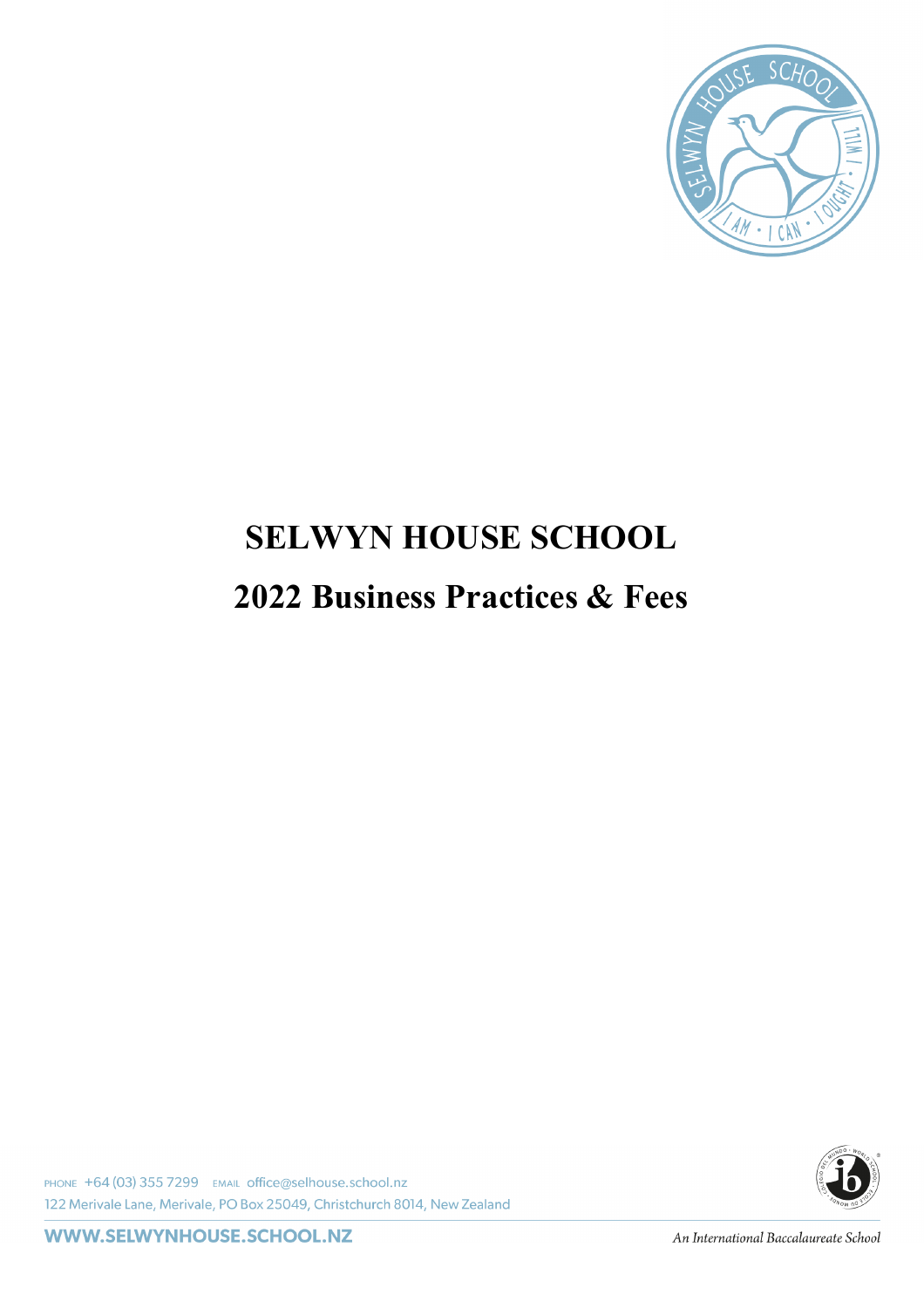# **Schedule of Fees**

| <b>Preschool Fees</b>                                                                        | One off<br>payments | 3 day<br>Programme<br>Per Week | 4 day<br>Programme<br>Per Week | 5 day Programme Per<br>Week<br>S |
|----------------------------------------------------------------------------------------------|---------------------|--------------------------------|--------------------------------|----------------------------------|
|                                                                                              | \$                  | \$                             | S                              |                                  |
| <b>Enrolment</b> Fee<br>(payable on enrolment)                                               | 110                 |                                |                                |                                  |
| Under 3 year olds<br>$(8:30am \text{ to } 3:30pm)$                                           |                     | 228                            | 304                            | 380                              |
| $3 - 6$ year olds<br>$(8:30am \text{ to } 3:30pm)$<br>If maximum 20 ECE Hours<br>attestation |                     | 147                            | 198                            | 250                              |
| $3 - 6$ year olds<br>(8:30am to 3:30pm)<br>If no attestation 20 ECE Hours                    |                     | 228                            | 304                            | 380                              |
| Additional Hours (per hour)                                                                  | 12.95               |                                |                                |                                  |

| <b>Primary School Fees</b>                                                       | One off payments<br>S | <b>Annual Fee</b><br>\$ | 10 monthly instalments<br>S |
|----------------------------------------------------------------------------------|-----------------------|-------------------------|-----------------------------|
| <b>Enrolment</b> Fee<br>(payable on application)                                 | 175                   |                         |                             |
| Acceptance Fee<br>(payable on Offer of Place)                                    | 500                   |                         |                             |
| Years $1 \& 2$                                                                   |                       | 15,400                  | 1,540                       |
| Years 3, 4, 5 & 6                                                                |                       | 18,000                  | 1,800                       |
| Years $7 & 8$                                                                    |                       | 19,700                  | 1,970                       |
| <b>Compulsory Development Levy</b><br>(CDL)<br>1 Daughter<br>2 or more Daughters |                       | 850<br>980              | 85<br>98                    |
|                                                                                  |                       |                         |                             |

| International School Fees | One off payments | Years 1 - 6 | Years 7 & 8 |
|---------------------------|------------------|-------------|-------------|
|                           |                  |             |             |

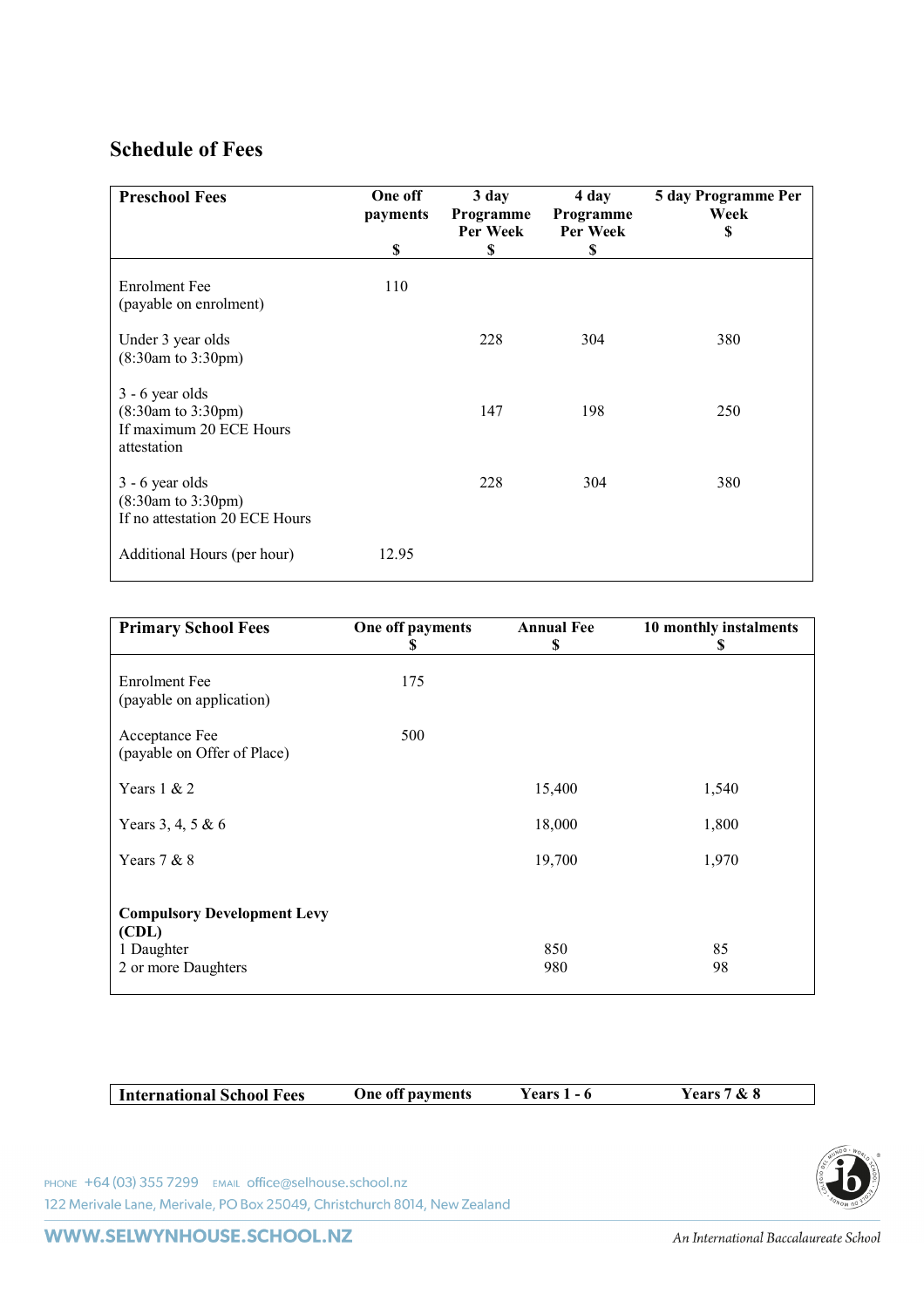|                                                                                                       | \$            | \$     | \$     |
|-------------------------------------------------------------------------------------------------------|---------------|--------|--------|
| <b>Enrolment Fee</b><br>(payable on offer)                                                            | 1,250         |        |        |
| <b>Tuition Fee</b>                                                                                    |               | 28,250 | 29,750 |
| Disbursement Bond (refunded if<br>unused)                                                             |               | 2,000  | 2,000  |
| International Boarding Fee                                                                            |               | 15,300 | 15,300 |
| <b>Boarding Fees</b>                                                                                  |               |        |        |
| <b>Boarding Fee</b>                                                                                   |               | 15,300 | 15,300 |
| Casual Boarding fees                                                                                  | 120 per night |        |        |
| <b>Other Costs</b>                                                                                    |               |        |        |
| Late payment fee for each month<br>account is in arrears                                              | 110           |        |        |
| Old Girls Life Membership<br>The life membership is a one-off fee<br>invoiced on entering the School. | 300           |        |        |

The Selwyn House School Trust Board adopted the 2022 Schedule of Fees in November 2021.

# **BUSINESS TERMS and CONDITIONS**

#### **Setting of fees and other charges**

The Selwyn House School Trust Board approves all fees and charges and may, at its discretion, alter these or the Business Terms and Conditions at any time. The applicable fees shall be those published in the Selwyn House School and Pre-school Business Practices and be available at any time from the school office. Incidental school charges will also be invoiced monthly. When there are more than two signatories, those signatories shall be jointly and severally liable for these fees. Existing parents will be informed in advance via email, or letter, of any changes to the fees and other charges.

#### **Responsibility for payment of fees, other charges and conduct**

The person(s) signing the application form accepts formal responsibility for the payment of all fees and charges incurred on behalf of the student(s), as approved and determined by the Trust Board from time to time. The School requires appropriate and ethical conduct during all interactions by parents and caregivers.

#### **Communication addressed to both parents**

All communication relating to the payment of fee accounts will be directed to the signatories on the application form, unless otherwise requested in writing by the signatories. Such requests shall not alter the liabilities of those signatories.

#### **Method of payment for school fees**

The mandatory method of payment is by direct debit. This method automatically transfers from your bank account the amount outstanding to the school, on the due date for payment. A direct debit authority is enclosed with the information pack and this is also available from the school's business office. It would be appreciated if

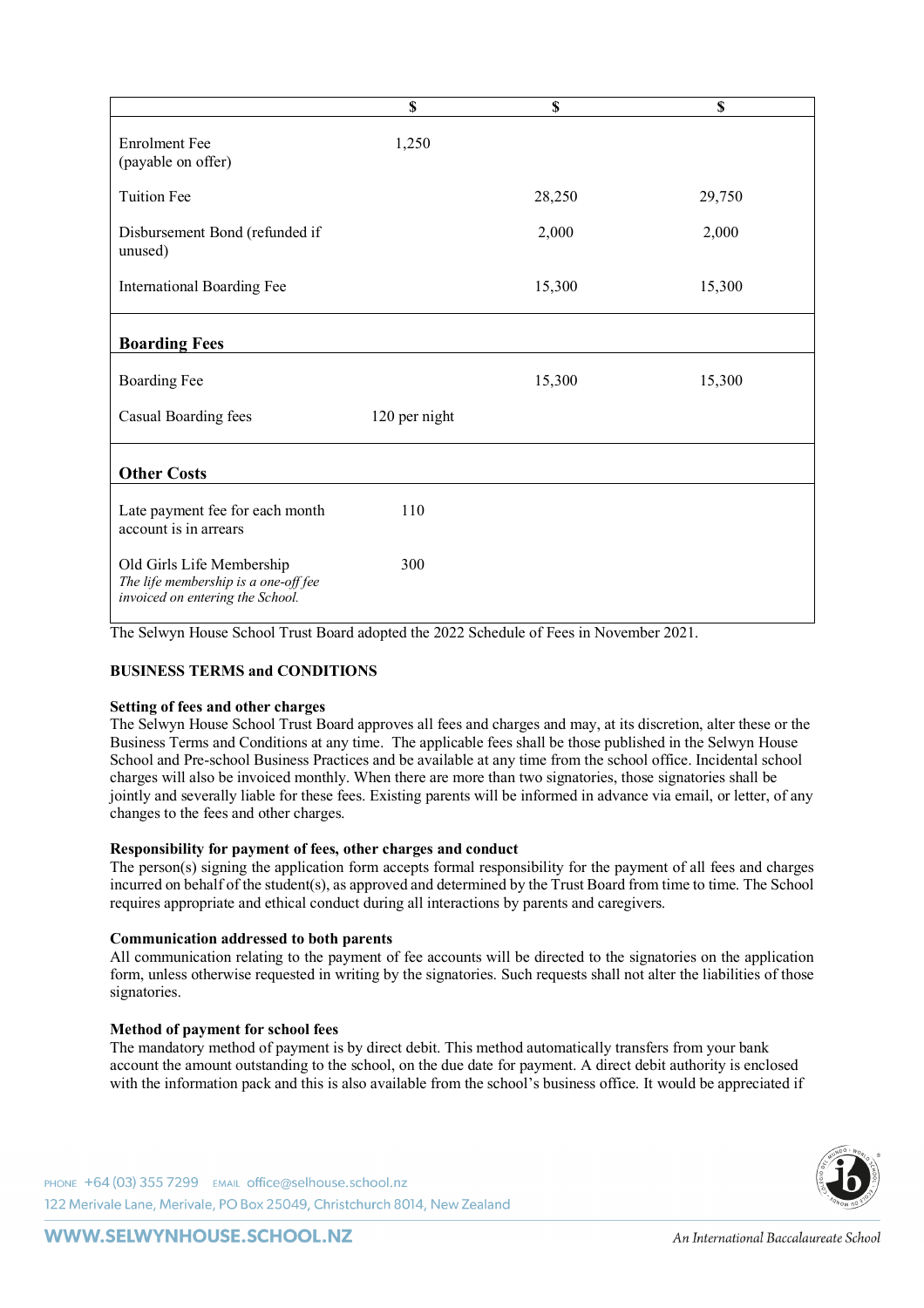your direct debit authority was completed and returned to the school's business office before your child commences school.

# **FEES & RELATED CHARGES**

#### **Fees**

- School Fees will be invoiced monthly in advance and will be payable by direct debit on the 20th of the following month.
- Pre-school Fees will be invoiced weekly, fortnightly in advance. We will also invoice you two weeks in advance of your child starting their first week.
- School and Pre-school Fees are payable for every week of the school term, regardless of whether the child attends including Public Holidays.
- If your child will be attending Pre school during term break, they need to be booked into the holiday programme and additional fees will apply.
- In the event of the Preschool losing funding due to your child breaching the MOE Frequent Absence rules, a fee may be charged.

#### **Additional hours & other charges (Disbursements)**

Additional hours and other charges such as after school opportunities, casual days, lunches, trips, gymnastics and swimming lessons are billed in arrears.

#### **Enrolment fee**

A School enrolment fee of \$500 is payable on acceptance of enrolment.

#### **Prepayment discounts**

A discount of 1.5% on fees will be applied to payment if the full year's primary school tuition fees are received by 20 February. This is not applied to the Compulsory Development Fee or Preschool fees.

#### **sKids Reimbursement: Year 1 & 2 students only**

Reimbursement for attendance at sKids between the hours of 3-3.30pm will be credited to school accounts in June & December.

# **CREDIT PRACTICE AND LATE FEES**

#### **Selwyn House School is not a credit provider**

The Trust Board has directed that the school is not a credit provider and therefore cannot provide credit facilities. Accordingly, all fees billed shall be paid on the 20 of the following month from the date of issue of the invoice. After this time, fees for late payment will be applied as detailed below.

#### **Fees for late payments**

A late fee payment of \$110 per student will be charged to payments made after the due date, with a further late fee payment of \$110 per student for each month thereafter, until such time that the account is paid in full.

# **Credit check**

The school, if it considers appropriate, has the right to make such enquiries into the credit status of the person(s) signing the application form or who is responsible for the payment of school fees and/or in accordance with any authority given to the school by such person(s).

#### **Fee collection policy**

The School's Principal and Business Manager are authorised by the Trust Board to take action, as deemed necessary, including civil process to recover unpaid fees or charges eg interest and recovery costs. Written notice